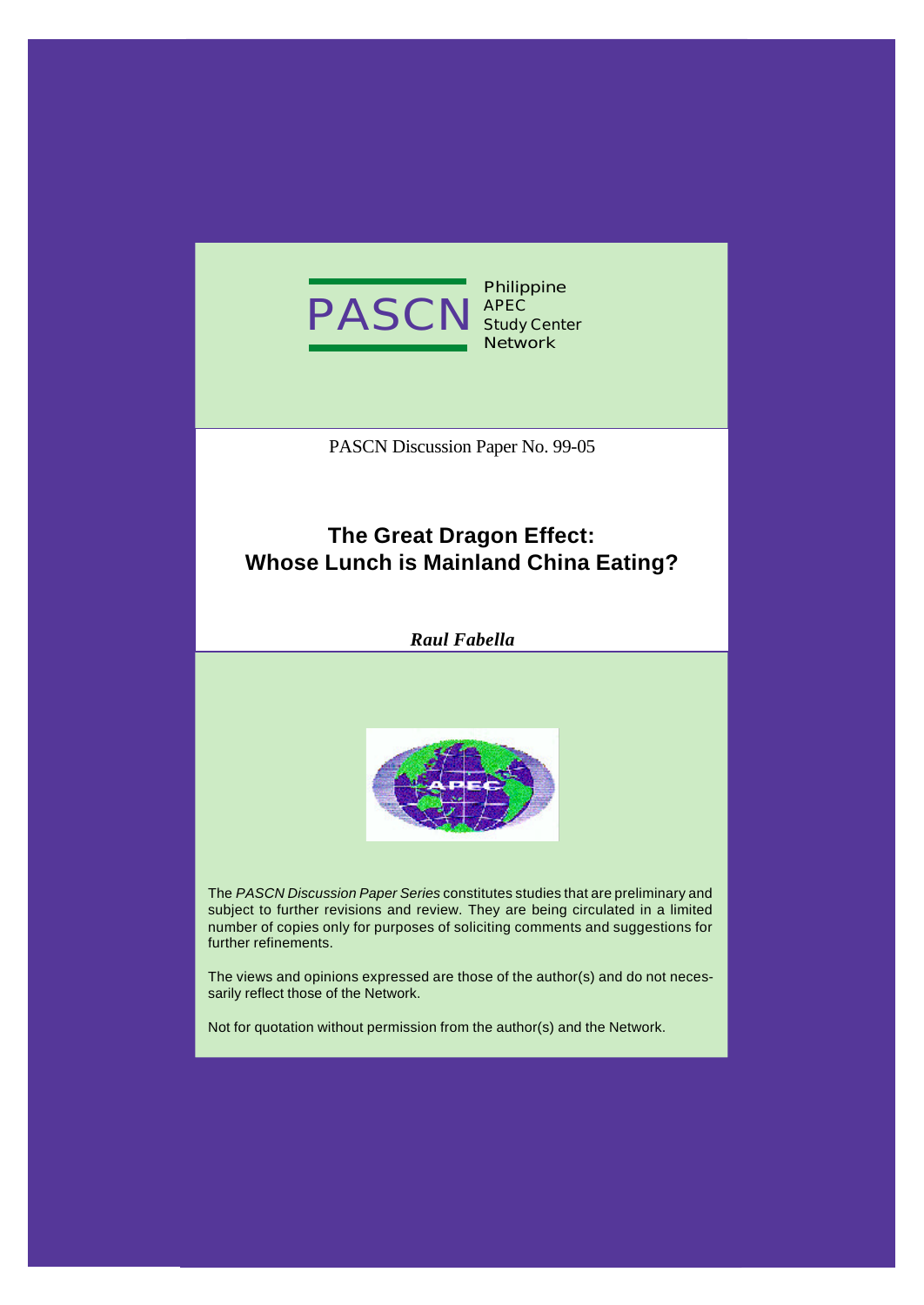

**PHILIPPINE** S TUDY C ENTER **NETWORK** 

PASCN Discussion Paper No. 99-05

# **The Great Dragon Effect: Whose Lunch is Mainland China Eating?**

## *Raul Fabella*

University of the Philippines

March 1999

The *PASCN Discussion Paper Series* constitutes studies that are preliminary and subject to further revisions and review. They are being circulated in a limited number of copies only for purposes of soliciting comments and suggestions for further refinements.

The views and opinions expressed are those of the author(s) and do not necessarily reflect those of the Network.

Not for quotation without permission from the author(s) and the Network.

For comments, suggestions or further inquiries, please contact:

**The PASCN Secretariat** Philippine Institute for Development Studies NEDA sa Makati Building, 106 Amorsolo Street Legaspi Village, Makati City, Philippines Tel. Nos. 893-9588 and 892-5817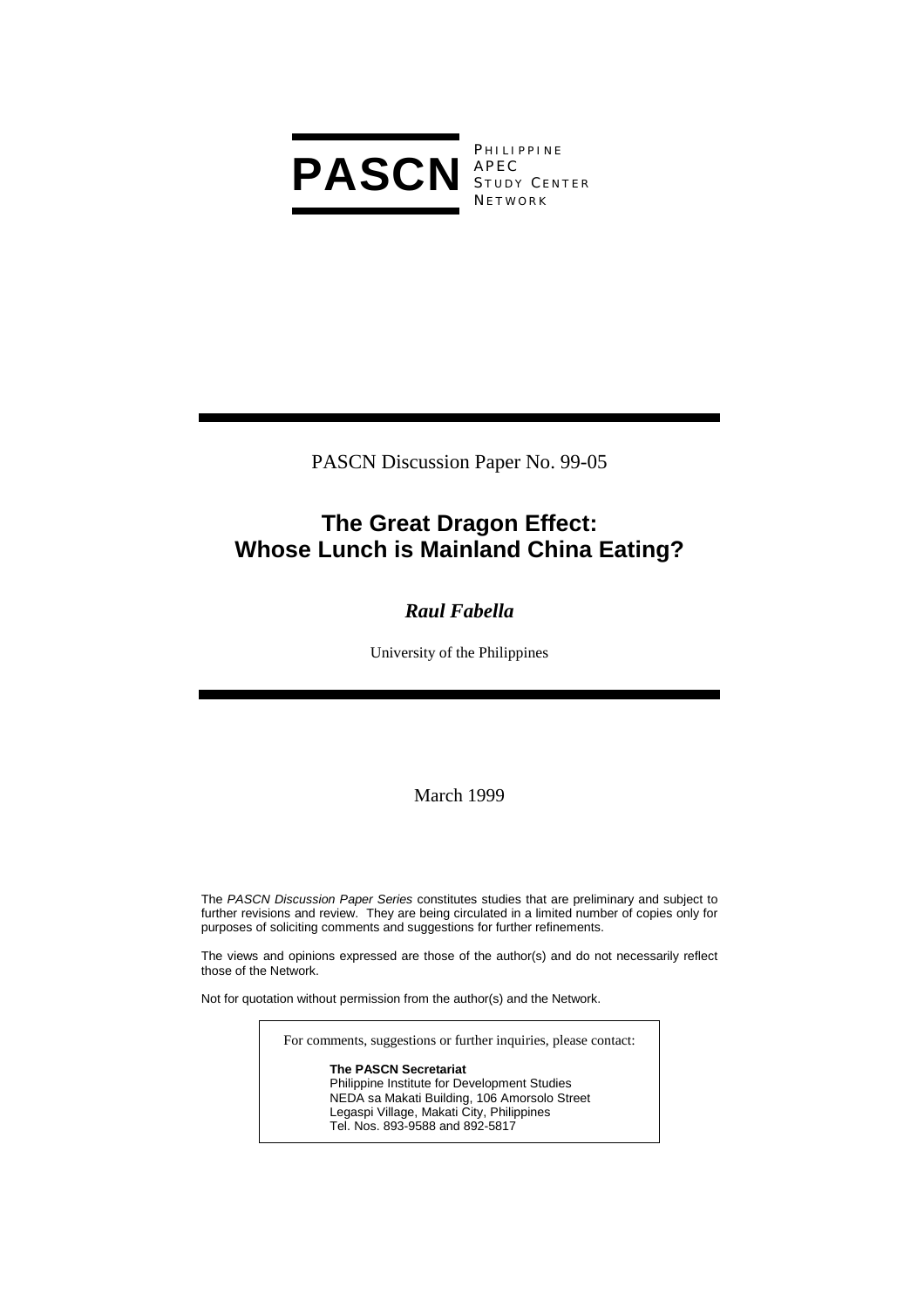#### **The Great Dragon Effect: Whose Lunch is Mainland China Eating?**

#### **Raul V. Fabella**<sup>∗</sup>

#### **I. Introduction**

-

The currency turmoil in East Asia has spawned a bubble market for explanatory frameworks and frenzied attempts at some handle and understanding. How the erstwhile Asean economic miracles metamorphosed overnight into IMF wards is an epic whose plotlines are still being written. The Krugman-Young 'all brawn and no brain" advocates claim they have something to say. The "core-periphery thesis" is thrown straws to grasp at. Conspiracy and dependency advocates have been thrown a lifeline. The Marxist and self-appointed progressives are salivating at the prospect of a revival. The orthodox "domestic financial policy mistakes" view championed by the IMF and the WB still rule the roost.

This paper wonders whether Mainland China had a role in this crisis. The question it addresses is best posed by Goldman Sach's Hu (1997) "Did Mainland China eat East Asia's lunch?" His answer is "no." Is it then just a mere coincidence that the East Asian crisis came in the wake of the Chinese devaluation in 1995; that every economy in East Asia has yielded businesses and factories to China; that China's share in DFI ballooned out of proportion in the early 90's?

#### **II. Li Peng and the Chinese Strong State**

When Li Peng, Premier of the People's Republic of China, visited Singapore in end of August 1997, we saw glimpses of what Mainland China is up to. In an interview, he said addressing prospective foreign investors; "We just want to guide your investments; to remind you at the beginning that your products should be geared for export." (PDI, August 27, 1997) He was addressing queries about the possible lifting of rather onerous rules binding on foreign investors:

- (a) limiting to 10-20% the output of foreign investment that can be sold in the local market;
- (b) setting the deadline for turnover of ownership to Chinese partner to 10-15 years.

He continued: "We still give exceptional waivers for high-tech projects, projects we need and projects that are globally competitive." Finally, he warned that China appreciates "less and less (investment) in real estate where we have surplus capacity . . ."

If Li Peng's interview represents the dominant economic posture of the Chinese leadership, it can only add to the already considerable anxiety among its neighbors

<sup>∗</sup> Dean, School of Economics, University of the Philippines, Diliman. The paper was presented during the *Second Annual PASCN Symposium and Business Meeting*, December 4-5, 1997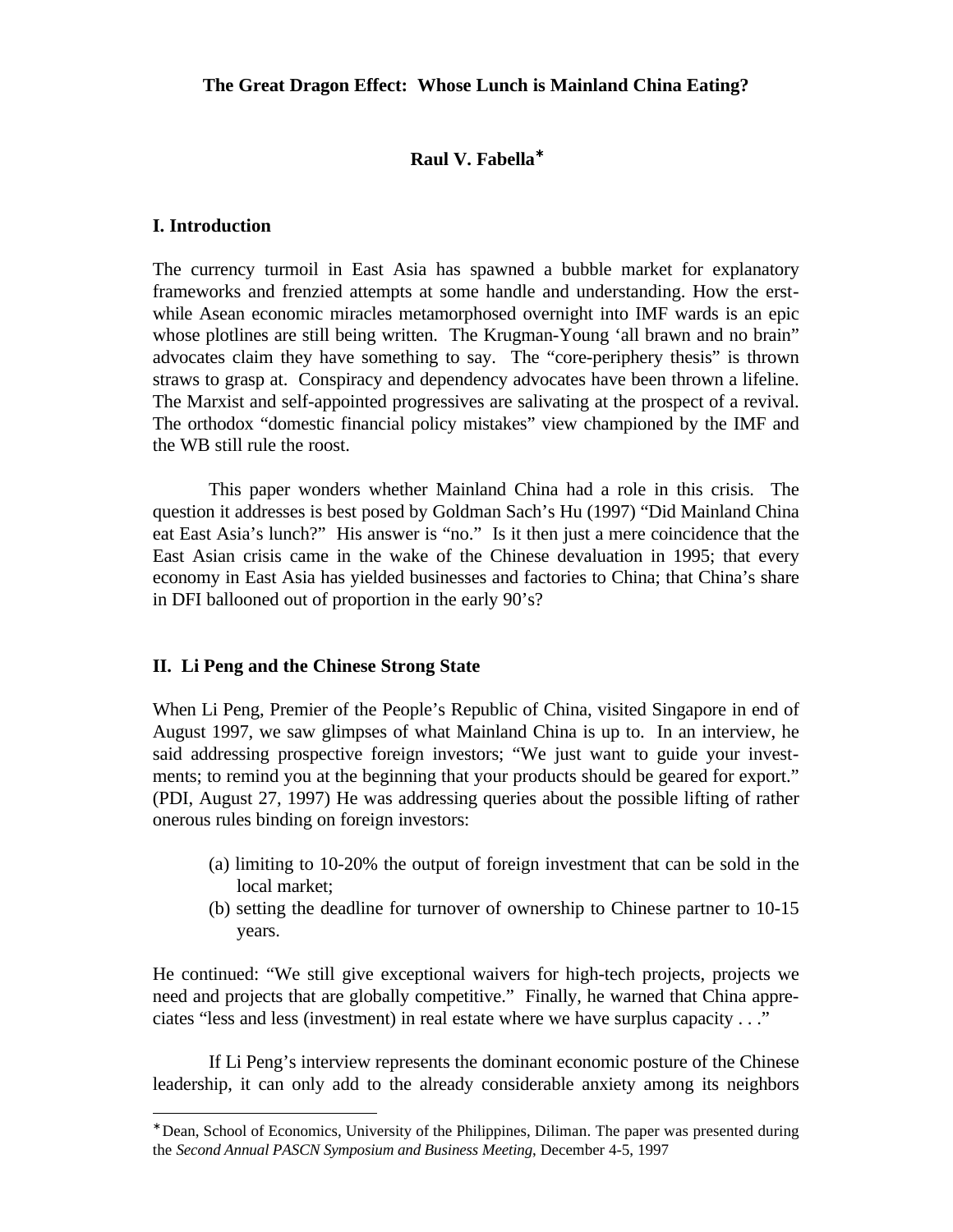about China's intention. The reason is that (a) the posture is correct by orthodox economic reckoning -- pick and choose your DFI's to boost world competitiveness and reject carpetbaggers and (b) China attracts a lot of DFI's which it then marshalls to raise exports -- the root, in the eyes of many, of the East Asian miracles. China's undisguised "mercantilism" is not reassuring.

East Asia's and especially the Asean's anxiety about China is well-founded:

- (i) The penetration of Chinese goods of Asian and Asean domestic markets is rising at alarming rates. (see Section VI)
- (ii) Instances of Asean domestic companies closing shop due partly or largely to Chinese competition are frequent and numerous.
- (iii) Instances of factories relocating to Mainland China are well known and well *publicized.*
- 
- (iv) The considerable Chinese devaluation of its currency in January 1994, effected without fanfare or pressure, told of a single-minded monetary authority that can respond quickly to adverse developments, in this case, a burgeoning trade deficit. The trade deficit promptly reversed and by 1996 was a considerable surplus. Whipping inflation from an average of 25% in early 90's, single digit in the mid-90's only added to this lustre.
- (v) The Tiananmen Square Massacre and the peaceful reversion of Hongkong (only 5 years after the loathing inspired by Tiananmen) told of a political core that can be ruthless when threatened and flexible when its interests so dictate.

Because of its extreme past, its economic perestroika attracts the support of financially muscled overseas Chinese.

Here is a "strong state" if ever there was one, so reminiscent of Taiwan under Chiang Kai Shek, South Korea under Park Chung Hee and Singapore under Lee Kwan Yew.

(vi) The reversion of Hongkong to China means that Hongkong's financial muscle will be ever more dedicated to China's potential.

Here was Li Peng's interview which reveals that this political core is not only "strong," it is also "developmental." The peaceful and uneventful passing of the baton from Premier Deng to Premier Jiang, usually the waterloo of strong states, reinforced the core's claim to legitimacy erasing any doubts about the regime's survivability. This amalgam of a strong political core, continuity and developmental bias is usually associated with spectacular economic performance. And so it has been in the last 5 years. Table 1 shows the growth rates of real GDP and sectoral production in China. China's dominance in growth performance is unchallenged even by East Asia. Its production structure especially the share of Manufacturing (38%) resembles Taiwan and S. Korea in the 80's. In production share, Mainland China is the true inheritor of the tiger economy mantle passing from Japan to Taiwan and South Korea rather than Asean.

More than anything, it is the last amalgam that sends spine shivers throughout East Asia on the Chinese challenge. India is also a large country but is always teeter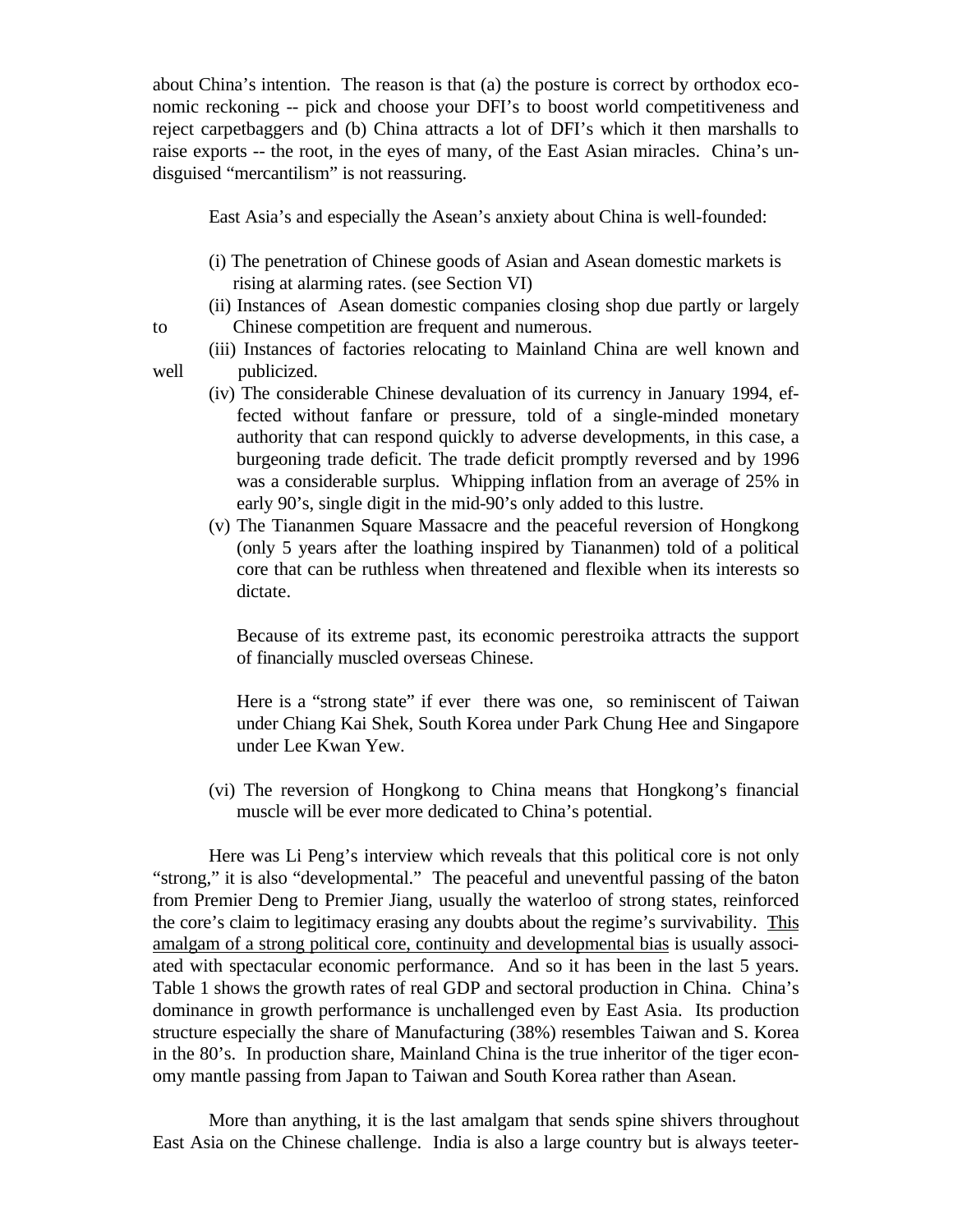ing on indecision and policy reversals and contradiction. It is not possessed of that singleness of purpose that we see in China. Nor does India have the backing of an equally affluent overseas ethnic brethren.

|                                       | China | East Asia | South Asia | Latin America |
|---------------------------------------|-------|-----------|------------|---------------|
|                                       |       |           |            |               |
| A. Growth (Annual Average)            |       |           |            |               |
| <b>GDP</b>                            | 12.8  | 10.3      | 4.6        | 3.2           |
| Agriculture                           | 4.3   | 3.9       | 3.0        | 2.3           |
| Industry                              | 18.1  | 15.0      | 5.3        | 2.5           |
| <b>Services</b>                       | 10.0  | 8.4       | 6.0        | 3.8           |
| <b>Exports</b>                        | 15.6  | 13.9      | 11.9       | 7.0           |
| <b>GDI</b>                            | 15.5  | 14.4      | 5.3        | 5.7           |
| B. Production Structure: Share in GDP |       |           |            |               |
| Agriculture                           | 21    | 18        | 30         | 10            |
| Industry                              | 48    | 44        | 27         | 33            |
| Manufacturing                         | 38    | 32        | 17         | 21            |
| Services                              | 31    | 38        | 41         | 55            |

**Table 1.** China's Growth Performance and Structure in Perspective (1990-1995)

Source: World Bank Development Report, 1997

#### **III. The Great Dragon Effect**

The East Asian landscape may be witnessing a "great dragon effect." We know the exploits of the dragon economies (a.k.a. tiger economies, or miracle economies). Not too many people realize, however, that the success of the small dragon economies in the 70's and the 90's cannot be divorced from the growth and maturation of the samurai economy, Japan. As the Japanese economy matured in the 70's with rapidly rising labor cost, Japan relegated to Taiwan, S. Korea and Singapore its light manufactures. It provided the intermediate inputs with which these economies mounted their first meaningful assault on the world market. Thus could S. Korea argue and with reason that its trade surplus with the US (which was resented) was disguised Japanese surplus with the US since S. Korea maintained a huge trade deficit with Japan. With Singapore, S. Korea and Taiwan, Japan was an indirect big brother in the finest flying geese tradition.

With the Asean, the Japanese embrace tightened. It was Japanese direct foreign investment itself that spawned the miracles. Japan was losing comparative advantage in end-stage electronics assembly in the 80's and found the Asean a congenial place to relocate its factories. The great export stride of the Asean three (Thailand, Malaysia and Indonesia) is unthinkable apart from Japanese DFI. As enormous and advanced Japan caught up rapidly with the West, it pulled along the Asean whose endowments, aspirations and political postures were complementary with Japan's. Mahathir's "look east policy" fitted the framework perfectly. The result, Asean economies moved into high gear. In the 80's, the "Yen Block" was the co-prosperity sphere.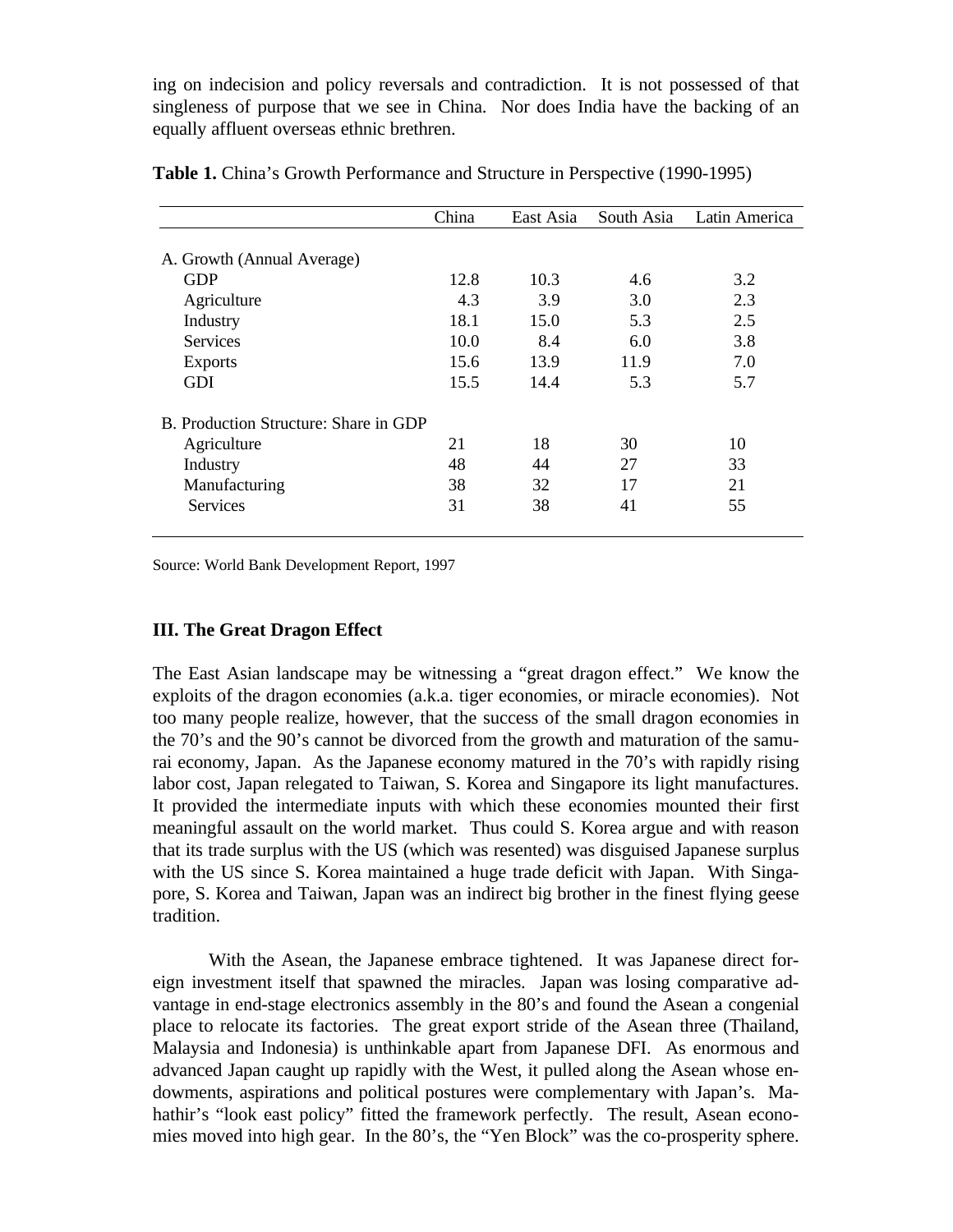This I will call the "complementary Great Dragon effect," with Japan as the great dragon.

China's emergence by contrast threatens a "substitutive Great Dragon effect." This enormous Chinese economy is, in per capita terms, below the Asean economies. Its potential is vast and proven. Its political economy and its economic posture (nominally "market Socialism") is mercantilistic and biased towards exports (note the Li Peng interview above). As it carves its place in the export market, it will necessarily step on many toes in the Asean since its abundant endowment (huge labor pool) rivals and even dwarfs that of the Asean. Its comparative advantage lies parallel to that of many Asean economies.

Had export-smitten China not been there, the flying geese process of relegation of labor intensive products by the NICs (S. Korea, Taiwan, Singapore and Japan) to more labor abundant Asean (Thailand, Indonesia, Philippines) would have continued smoothly into the 90's, just as Japan relegated these to Taiwan, S. Korea and Singapore in the 70's. The entry of China altered the posture. China has no peer in labor abundance. Thus, the process shifted sharply towards China before the process is completed in the Asean.

China competes head-to-head with the Asean in direct foreign investment and has virtually won this battle (see Section IV). Because of its unabashed export-biased policies on DFI's, one which the individual Asean country does not employ due to lack of bargaining power, these huge resources are trained towards wresting market share from the Asean and others. Textiles, footwear, toys, plastic products have all been swallowed up by China using Taiwan, Singapore and Hongkong capital. To put it another way, China has allowed the more advanced NICs to hold on to production activities that have lost comparative advantage in their domestic grounds longer than had relocated to costlier Asean. Thus, the fateful relegation process towards the Asean is being aborted or at least dissipated.

How the individual Asean economies will fare depends upon their factor endowments. Those whose factor endowments compete directly with China will lose (i.e., their lunch will be eaten); those whose factor endowments are complementary, i.e., whose primary and industrial raw materials will be needed by China's growth and export drive, will prosper.

These required raw materials will come in two forms: (i) primary commodities like lumber, petroleum and metals and (ii) intermediate industrial inputs. S. Korea and Taiwan will gain by China's emergence being sources of the latter. It will hasten Taiwan's and South Korea's ascent of the value-added ladder. They will sit down with China to break bread they filch from other economies. Indonesia and Malaysia are great traditional sources of the primary raw materials and they too will, for a while, gain. But in the longer run, their export drives may hit the shallows. For example, Japan is a market almost exclusively penetrated by Malaysia, Indonesia and Thailand among LDCs. This is due to Japanese MNCs operating in the Asean countries and producing for the Japanese home economy. But these same firms (Matsushita, Sony, National, Minibea) all have factories in China where outputs will soon dwarf those in Asean. How long will Japan be an Asean preserve is a big question. Already, "Made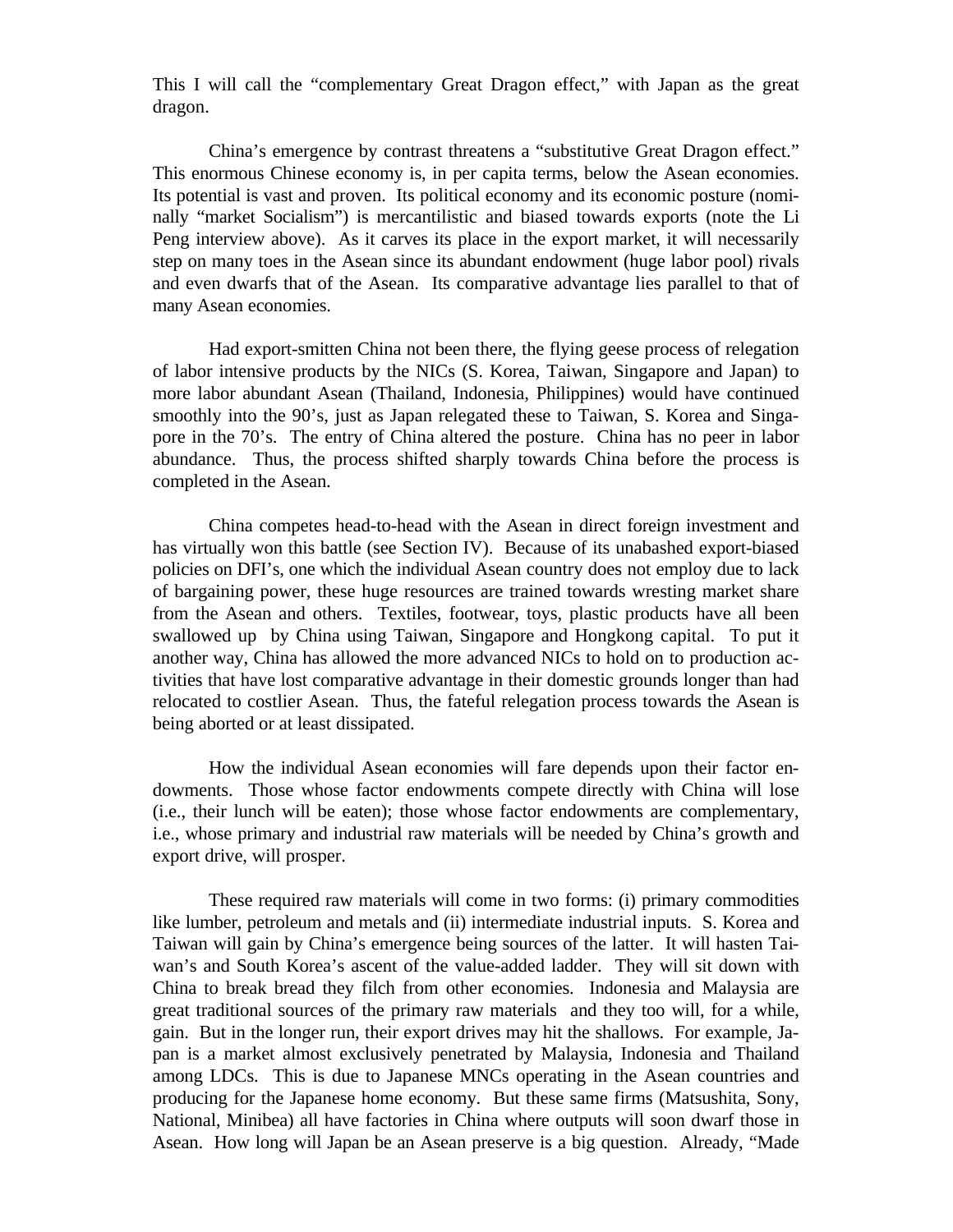in China" labels are appearing in Japanese outlets. Unfortunately, the Philippines and Thailand are the two countries that lie squarely in the path of this Great Dragon. Thailand has an ace. Thailand is a world class player in rice and food production. China's requirement for rice will rise. The Philippines is less fortunate. It will be lucky if it only loses its lunch.

#### **IV. DFI's and China**

China in the 90's is the great attractor of direct foreign investment. Table 2 shows the inflows of DFI's into Asian and Latin America from 1990 to 1995. China moves from a modest \$3.5 B in 1990 to \$37.7 B in 1995. By contrast, all of Latin America moved from \$5.9 B in 1990 to \$14.8 B. Singapore, the second highest has only \$6.9 B while Indonesia \$4.5 B. Table 3 gives the country shares in DFI into Asia. China moves from 19.84% in 1990 to 61% in 1995. The shares of other East Asian countries all fell from their 1990 level by 1995 except Indonesia. Clearly, China is winning the DFI battle hands down. Fortunately, the shrinking shares is in the background of rapid growth in total DFI's. Table 4 give the country shares in world DFI's. China moved from 1.51% to 12%. Only Indonesia and Malaysia show an increase. All the rest experienced reduced shares. China took away not only from East Asian neighbours but from other LDCs elsewhere.

Even granting that the presence of China itself increased DFI flows in the 90's, the rapidity of the rise in its share is unlikely to occur without other East Asians losing. Note, however, that all East Asia including the Philippines experienced rapid rise in absolute levels of DFI's in the period.

|                   | 1990   | 1991   | 1992   | 1993   | 1994   | 1995   |
|-------------------|--------|--------|--------|--------|--------|--------|
|                   |        |        |        |        |        |        |
| Asia              | 17,579 | 19,742 | 24,267 | 43,758 | 50,865 | 61,829 |
|                   |        |        |        |        |        |        |
| Republic of Korea | 788    | 1,180  | 727    | 588    | 809    | 1,776  |
| Taiwan            | 1,330  | 1,271  | 879    | 917    | 1,375  | 1,559  |
| Singapore         | 5,575  | 4,887  | 2,204  | 4,686  | 5,480  | 6,912  |
| Thailand          | 2,444  | 2,014  | 2,113  | 1,804  | 1,366  | 2,068  |
| Malaysia          | 2,332  | 3,998  | 5,183  | 5,006  | 4,348  | 5,800  |
| Philippines       | 530    | 544    | 228    | 1,238  | 1,591  | 1,478  |
| Indonesia         | 1,093  | 1,482  | 1,777  | 2,004  | 2,109  | 4,500  |
| China             | 3,487  | 4,366  | 11,156 | 27,515 | 33,787 | 37,736 |
|                   |        |        |        |        |        |        |
| Latin America     | 5,964  | 8,807  | 9,708  | 9,972  | 16,420 | 14,836 |
|                   |        |        |        |        |        |        |

**Table 2.** FDI Inflow into Asia and Latin America (BOP based, \$ million)

Source: Jetro White Paper on FDI, 1997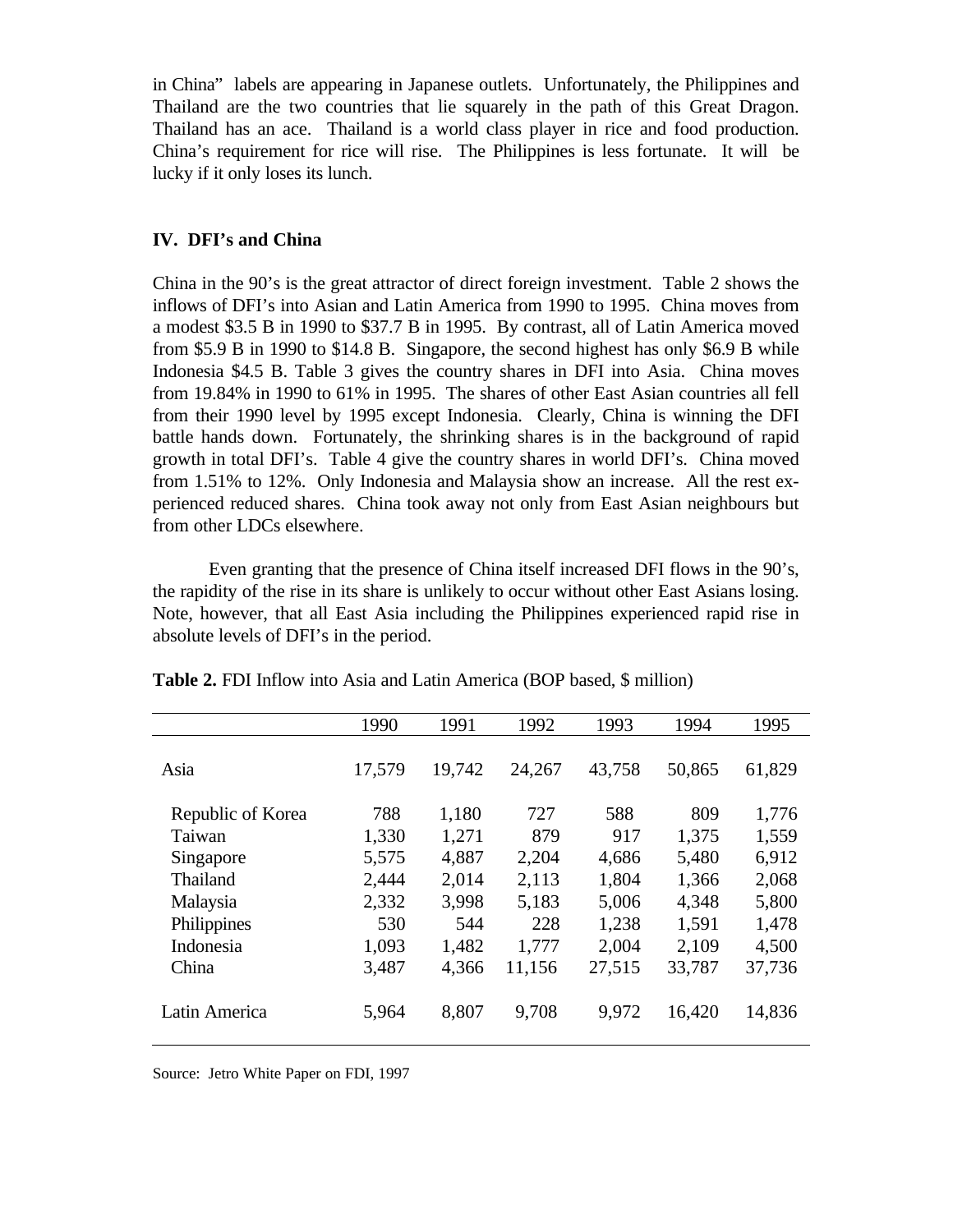|                   | 1990  | 1991  | 1992  | 1993  | 1994  | 1995  |
|-------------------|-------|-------|-------|-------|-------|-------|
| Asia              | 100   | 100   | 100   | 100   | 100   | 100   |
| Republic of Korea | 4.48  | 5.98  | 3.00  | 1.34  | 1.59  | 2.87  |
| Taiwan            | 7.57  | 6.44  | 3.62  | 2.10  | 2.70  | 2.52  |
| Singapore         | 31.71 | 24.75 | 9.08  | 10.71 | 10.77 | 11.18 |
| Thailand          | 13.90 | 10.20 | 8.71  | 4.12  | 2.69  | 3.34  |
| Malaysia          | 13.27 | 20.25 | 21.36 | 11.44 | 8.55  | 9.38  |
| Philippines       | 3.01  | 2.76  | .94   | 2.83  | 3.13  | 2.39  |
| Indonesia         | 6.22  | 7.51  | 7.32  | 4.58  | 4.15  | 7.28  |
| China             | 19.84 | 22.11 | 45.97 | 62.88 | 66.42 | 61.03 |
|                   |       |       |       |       |       |       |

**Table 3.** Shares in FDI into Asia (in percent)

Source of Raw Data: Jetro White Paper on FDI, 1997

|                   | 1990 | 1991  | 1992  | 1993  | 1994  | 1995  |
|-------------------|------|-------|-------|-------|-------|-------|
|                   |      |       |       |       |       |       |
| Asia              | 7.62 | 10.29 | 12.98 | 18.80 | 20.56 | 19.48 |
|                   |      |       |       |       |       |       |
| Republic of Korea | .34  | .61   | .39   | .25   | .33   | .56   |
| Taiwan            | .58  | .66   | .47   | .39   | .56   | .49   |
| Singapore         | 2.42 | 2.55  | 1.18  | 2.01  | 2.22  | 2.18  |
| Thailand          | 1.01 | 1.05  | 1.13  | .78   | .55   | .65   |
| Malaysia          | 1.14 | 2.08  | 2.77  | 2.15  | 1.76  | 1.83  |
| Philippines       | .23  | .28   | .12   | .53   | .64   | .47   |
| Indonesia         | .47  | .77   | .95   | .86   | .85   | 1.42  |
| China             | 1.51 | 2.27  | 5.97  | 11.82 | 13.66 | 11.89 |
|                   |      |       |       |       |       |       |
| Latin America     | 2.59 | 4.59  | 5.19  | 4.29  | 6.64  | 4.67  |
|                   |      |       |       |       |       |       |

**Table 4.** Shares of Asia and Latin America in World FDI (in percent).

Source of Raw Data: Jetro White Paper on FDI, 1997

#### **V. Exports and China**

In January 1994, Mainland China devalued its currency about 40% to stem its trade deficit. Intentional or otherwise, this translated into a loss of competitiveness of the Asean currencies. Indeed, China reversed the trade deficit in 1995 and 1996. How the Asean currencies have fared relative to the Chinese currencies is shown by the real exchange rate. It plots the real exchange rate  $(E_i/P_i)$  for each country where  $E_i$  is the nominal exchange rate,  $P_i$  the consumer's price index with base year 1990. Fig.1 plots the result for the period 1990-1998. (as in De Dios, et al., 1997)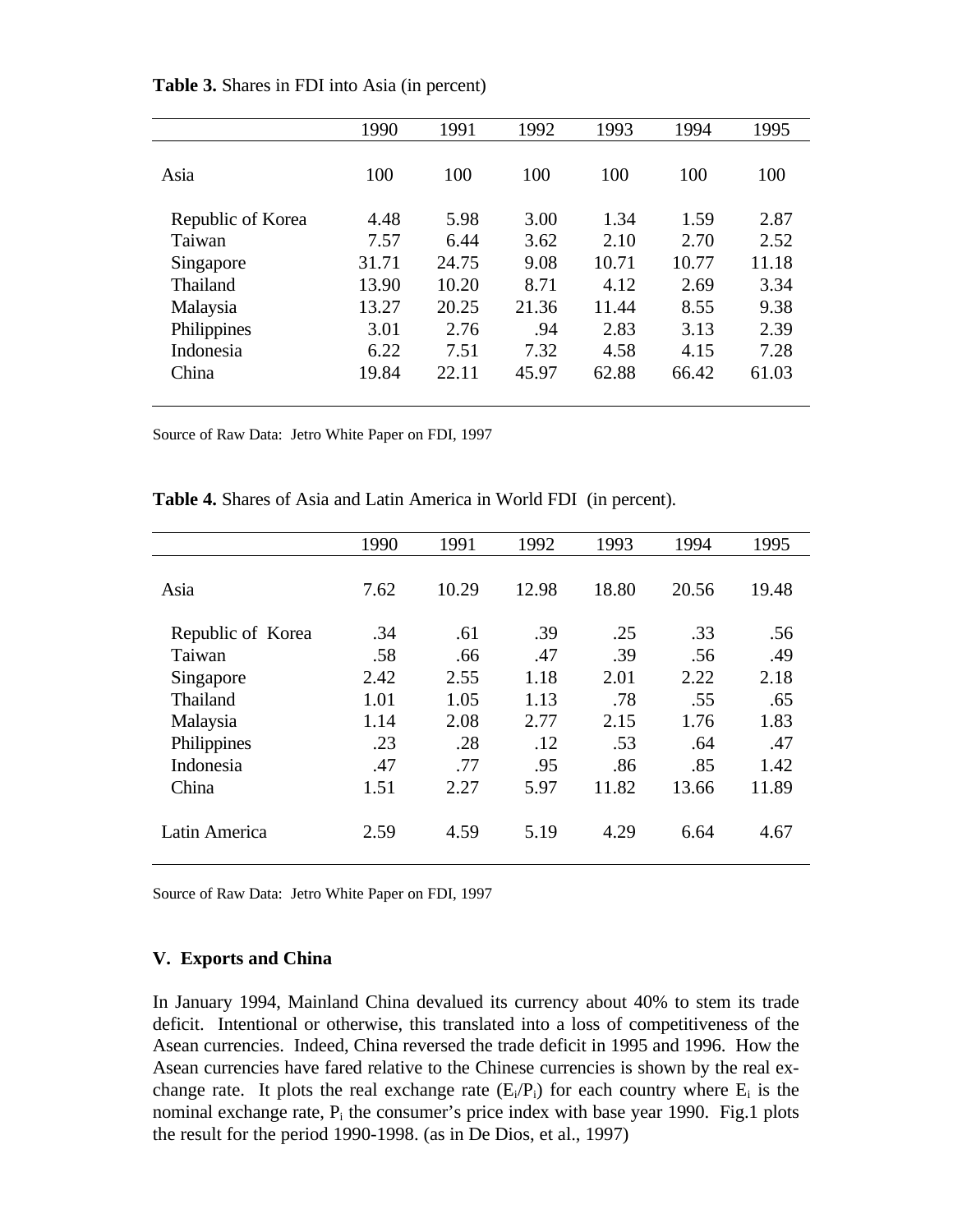Since 1990 is the base year, 1990=100. This means that a currency that stays at 100 in subsequent years retains (maintains) its competitiveness relative to 1990. Since we have estimates for the Asean economies, we can also compare competitiveness relative to neigbouring currencies. That is, if the dollar's real exchange rate against the peso is below that against the rupiah, the peso lost competitiveness against the rupiah for that year. With these as premises, these observations are warranted from Figure 1.

- (i) In the period 1990-96, the Philippine peso has lost the most competitiveness relative to 1990.
	- (ii) In the same period, the Philippine peso has lost competitiveness to every currency in the Asean and China.
	- (iii) Mainland China has the best record at retaining competitiveness relative to 1990.
	- (iv) Mainland China has gained competitiveness relative to all currencies in the Asean.
	- (v) The currency crisis allowed the Asean currencies to catch-up with China.

#### A. Export Share

The result of the Chinese leadership's mercantilistic tendencies is apparent in China's growing share in world export. Table 5 shows the export shares of China, the Asean and selected East Asian, Southern Asian and Latin American countries from 1990 to 1995. China's share moved from 1.79% to 3.00% or a growth of 61% in 5 years. Only Mexico, Malaysia and Thailand exceeded this share growth. The Philippines 42% growth in share is impressive thanks to Japanese and other DFI's. The Asean share grew 52% over the period from 4.11 to 6.24%. These is here no indication that China's share growth was at the expense of the either the Asean or other regions.

|                | 1990 | 1991 | 1992 | 1993 | 1994 | 1995 | Growth rate, |
|----------------|------|------|------|------|------|------|--------------|
|                |      |      |      |      |      |      | $95-90(%)$   |
|                |      |      |      |      |      |      |              |
| China          | 1.86 | 2.06 | 2.28 | 2.46 | 2.88 | 3.00 | 61.2         |
| Indonesia      | 0.76 | 0.84 | 0.91 | 0.99 | 0.91 | 0.87 | 14.5         |
| Malaysia       | 0.87 | 0.99 | 1.08 | 1.27 | 1.40 | 1.49 | 71.2         |
| Philippines    | 0.24 | 0.25 | 0.26 | 0.30 | 0.32 | 0.35 | 42.0         |
| Singapore      | 1.56 | 1.70 | 1.69 | 1.99 | 2.30 | 2.38 | 47.4         |
| Thailand       | 0.68 | 0.83 | 0.87 | 1.00 | 1.10 | 1.14 | 61.7         |
| Korea          | 1.92 | 2.06 | 2.04 | 2.20 | 2.29 | 2.53 | 32.0         |
| India          | 0.53 | 0.51 | 0.49 | 0.54 | 0.58 | 0.62 | 17.0         |
| Hongkong       | 2.43 | 2.83 | 3.19 | 3.63 | 3.61 | 3.50 | 44.0         |
| Taiwan         | 1.97 | 2.19 | 2.17 | 2.28 | 2.23 | 2.26 | 14.7         |
| Mexico         | 0.80 | 0.77 | 1.24 | 1.40 | 1.45 | 1.61 | 101.2        |
| <b>ASEAN 5</b> | 4.11 | 4.60 | 4.81 | 5.55 | 6.03 | 6.24 | 52.0         |
|                |      |      |      |      |      |      |              |

Table 5. Export share in world export, 1990-1995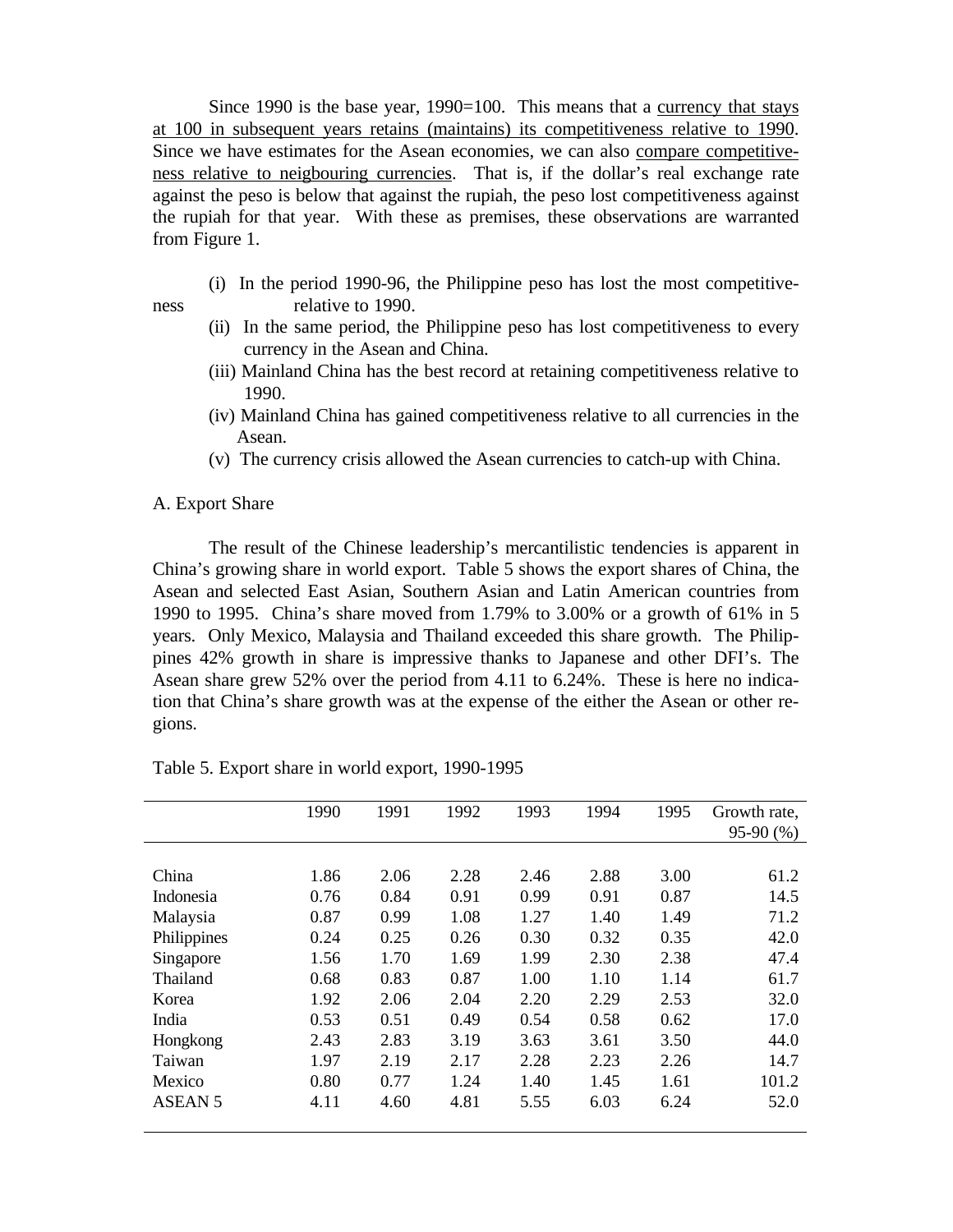#### B. Growth of Exports

Table 5 gives the growth of exports by region and by years. Note first the unmistakable world export trade slowdown in 1996. World exports growth fell from an annual average of 7.5% from 1990-95 to just 4% in 1996. The export growth of Asia as a whole fell from 11.5% per year from 1990-1995 to 1% in 1996. The export growth of the Six East Asian Traders fell from 13.5% average in 1995 to 3% in 1996. But China's export growth also fell from an annual average of 18.4% in 1990-95 to 1.5% in 1996. China's export moved in lockstep with East Asia. There is no indication that China is eating East Asia's lunch in the world export market.

1996 is a curious year for two reasons. For the first time, Asia's and the Six East Asian Traders' export growth fell below world average growth (3% vs. 4%) while Africa and Middle East did better than world average and even their 1990-95 average. This means that the fall in world exports growth concentrated on Asia's and East Asia's exports -- mainly microchips and electronics while it hardly touched primary commodity exports. The other curious thing in 1996 is that Latin America with 11.5% growth and especially Mexico with 20.5% growth did exceptionally well even relative to their average from 1990-95. If there was anybody east East Asia's lunch in 1996, it was Latin America and Mexico.

| Region             | 1996   | 1990-95 (Average) |  |
|--------------------|--------|-------------------|--|
|                    |        |                   |  |
| World              | 4.0    | 7.5               |  |
| Asia               | 1.0    | 11.5              |  |
| Japan              | $-7.0$ | 8.2               |  |
| China              | 1.5    | 18.4              |  |
| Six East Asian's * | 3.0    | 13.5              |  |
| Latin America      | 11.5   | 9.2               |  |
| Mexico             | 20.5   | 14.1              |  |
| Africa             | 8.5    | 0.33              |  |
| North America      | 6.5    | 8.25              |  |
|                    |        |                   |  |

**Table 6.** Export Growth by Region, FOB Value (in percent)

Note: \*Hongkong, S. Korea, Malaysia, Singapore, Taiwan, Thailand, Indonesia.

Source: WTO *Focus*, 18, April 1997.

#### C. China's Trade Balance with East Asia

Another way to gauge China's impact on East Asia is through its trade balance with these countries. Table 7 gives the trade balance of China from 1990-1995. Concentrating on the entries for 1995, we see that with Indonesia, Malaysia, Korea and Taiwan, China had a trade deficit. It had trade surpluses with Philippines, Singapore,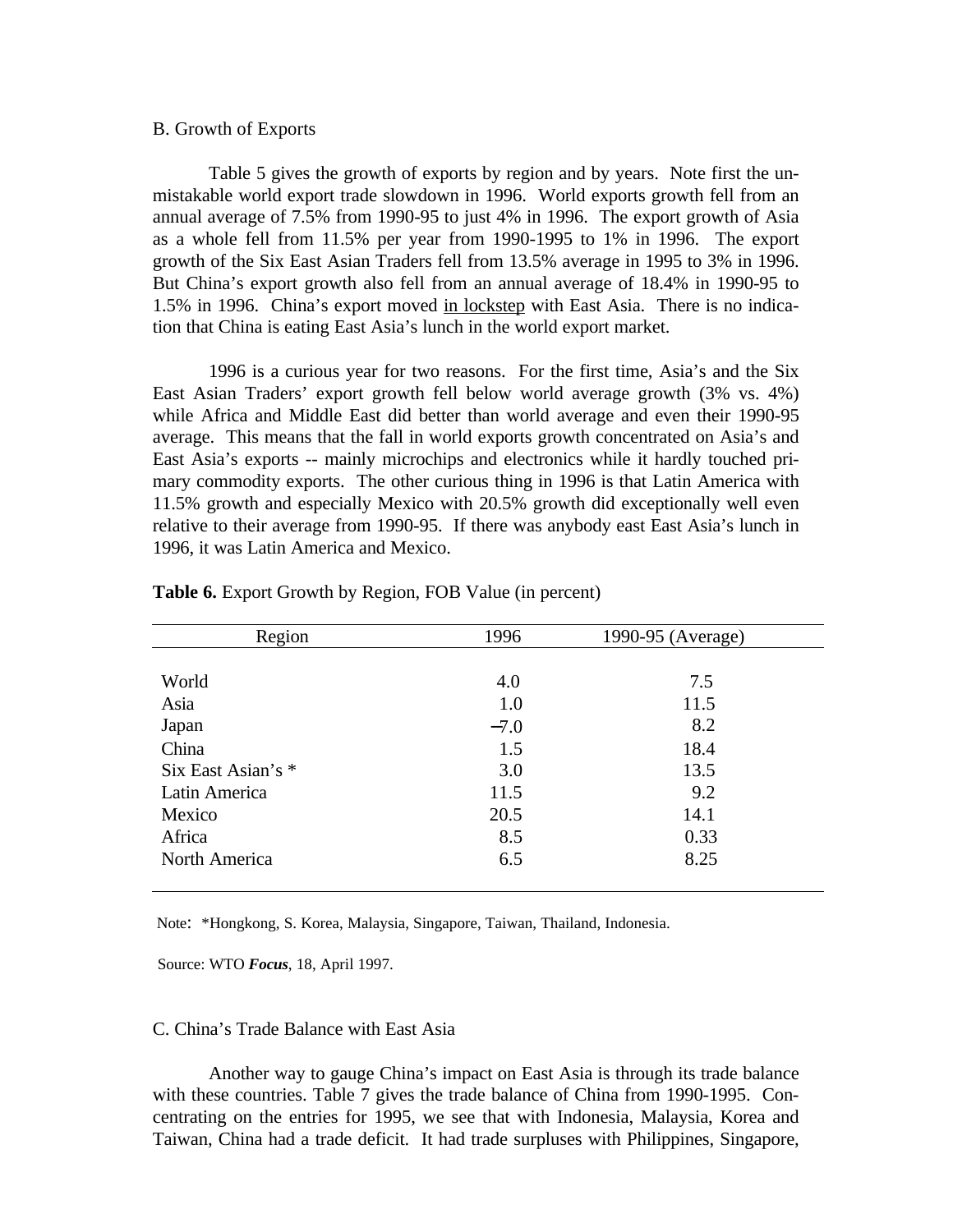Thailand and Hongkong. This demonstrates an interesting pattern. With resource-rich countries Indonesia and Malaysia, China imports primary commodities and raw materials (largely petroleum, mineral and forest products). From more advanced NIC, China heavily imports capital and intermediate inputs. Hongkong is China's principal transshipment port so with Hongkong it had a huge trade surplus. The rest (Philippines, Thailand, Singapore) are export markets. Thus, China behaves in Heckscher-Ohlin-Samuelson categories as an economy with endowments intermediate between resource rich economies (Indonesia and Malaysia) and capital-rich economies (S. Korea and Taiwan). It has abundant labor.

This is precisely where S. Korea and Taiwan located themselves relative to resource-rich Malaysia and Indonesia and the developed countries.

Had China not been in the picture, the role of intermediary may be being played by one or two of the Asean countries. This is a cause for concern.

The flying-geese theory views countries as graduating from a set of farm goods to a set of labor-intensive goods to another more capital-intensive to yet another more technology-intensive as the wage rate rises. The Developed Countries relegated light manufactured exports to Japan which relegated it to Singapore, Taiwan and S. Korea which would have passed it on to labor-abundant Thailand, Indonesia and the Philippines. This was happening throughout the 80's but in the 90's this low end mantle is suddenly being contested and successfully wrested by China. All over the world, cheap light manufactures originating from the Asean are being supplanted by those from China. The exception is Japan's market where cheap electronics are from Indonesia, Malaysia and Thailand thanks to considerable Japanese DFI's in the countries. Thus, the flying-geese pattern is being disrupted. Since East Asia is varied and even the Asean is varied, the effect of China on East Asia depends upon the structure and state of development of each country.

|                                                  | 1990          | 1991            | 1992            | 1993              | 1994              | 1995              |
|--------------------------------------------------|---------------|-----------------|-----------------|-------------------|-------------------|-------------------|
| Indonesia (Asean)                                | (448)         | (922)           | (1,083)         | (753)             | (537)             | (615)             |
| Malaysia (Asean)<br>Philippines                  | (482)<br>115  | (276)<br>123    | (185)<br>54     | (380)<br>68       | (505)<br>204      | (784)<br>754      |
| (Asean)<br>Singapore (Asean)<br>Thailand (Asean) | 1,167<br>468  | 951<br>426      | 793<br>470      | (402)<br>149      | 82<br>295         | 102<br>141        |
| Korea (NIC)<br>Hongkong                          | 197<br>12,598 | 1,113<br>14,595 | (185)<br>16,972 | (2,500)<br>11,566 | (2,942)<br>22,877 | (3,600)<br>27,404 |
| Taiwan                                           | (1,934)       | (3,044)         | (5, 193)        | (11, 473)         | (11, 842)         | (11,690)          |

**Table 7.** China's Trade Balance with East Asian Countries: 1990-1995

Source: World Trade Statistics, 1996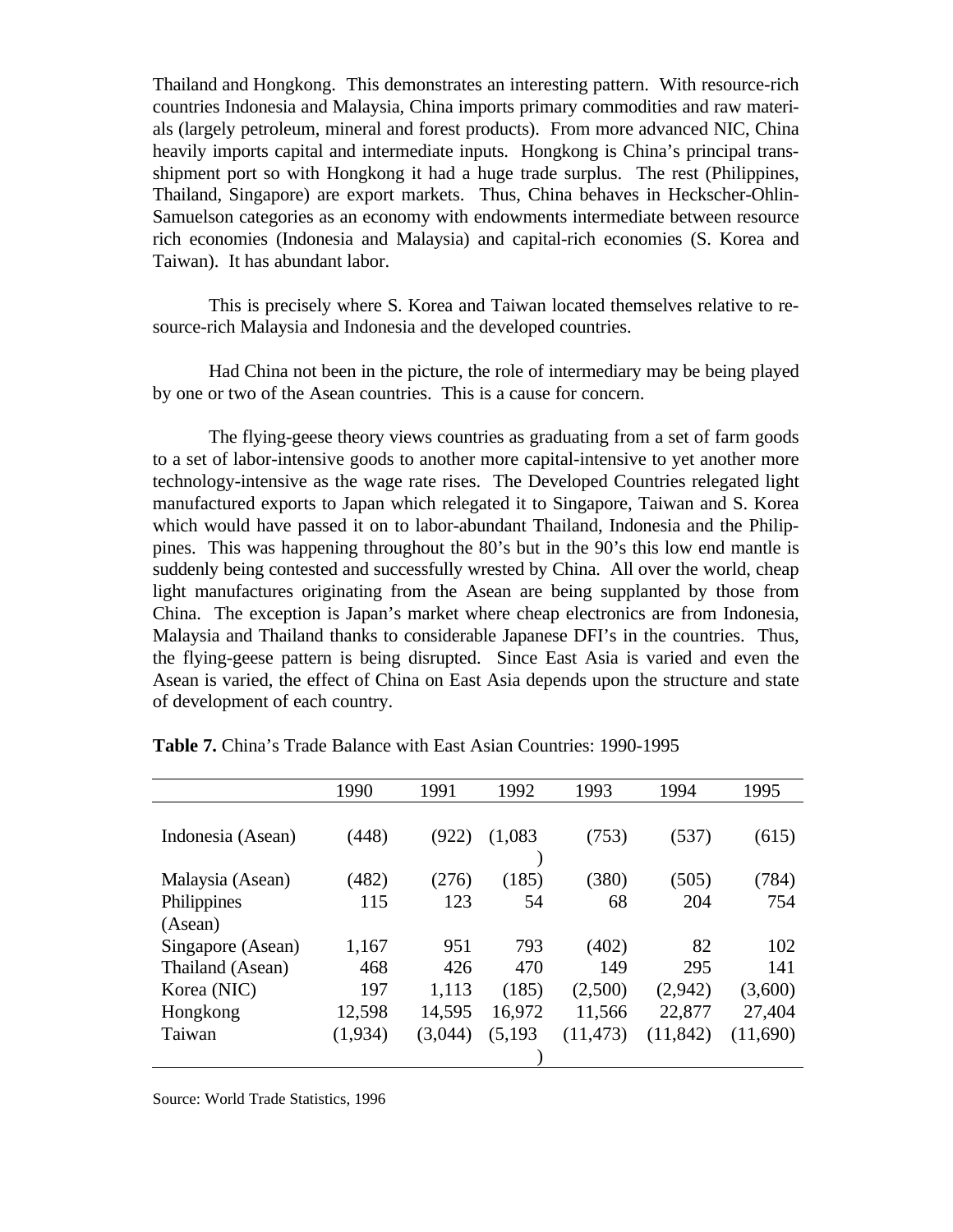#### **VI. China and Philippines**

This Philippines is one of those East Asian countries that are neither resource-rich (as Indonesia and Malaysia) nor know how or capital-rich (Taiwan and S. Korea), the both of which represent source countries (i.e., for raw materials and intermediate inputs, respectively) for China's factories. The Philippines trade with China reflects the Philippines position as export destination of products made in China.

Table 8 gives the trade balance in US\$ of the Philippines with China by product categories. Since 1993, the trade deficit has been on the rise and by the 3rd quarter of 1997 may have already exceeded half a billion dollars. Fig.2 gives the trajectory of exports and imports to 1996. By product categories, the largest deficit is registered for "industrial manufactures" (\$321.3m) followed by "consumer durable" (\$45.8m) and then "resource based products" (\$7.7m). Only in "special transactions" is a consistent surplus registered (\$20.8 m).

Under "consumer manufactures" we had shortfalls on all categories with largest, apart from "others," in "gifts, toys and houseware" (\$14.2m) which is apparent in our department stores. Under "industrial manufactures" we had surpluses only in "metal manufactures" (\$11.4m) and "petroleum products" (\$17.0m). By contrast, huge deficits were registered for Electronics (\$81.7m), Chemicals (\$73.3m) and "machinery and transport equipment" (\$49.8m).

"Resource-based Products" used to be a surplus item for the Philippines but this has reversed. Our surpluses here comes from "Coconut Products," "Mineral Products" and "Forest Products," all traditional exports. We have a deficit even in "Tobacco." Under "Food and Food Preps" we have a deficit in "Processed Foods" but a surplus in "Fresh Food."

What this pattern suggests is that China even while its per capita income is lower than the Philippines is behaving as the more advanced economy exporting manufactures and importing primary commodities and raw materials. Although I do not have the data, I hypothesize the same to be happening to Thailand. The trade pattern of Indonesia and Malaysia will exhibit the same broad pattern except that the commodity and raw material exports of these countries (petroleum, forest and mineral products) to China dominate their imports of machinery and manufactures.

#### **Summary**

Did China eat East Asia's lunch? If the question is asked in the context of a principal explanation for the East Asian crisis, the answer is hardly. The China factor was partly to blame for the growing trade deficit in the Asean but this could not by itself have delivered the collapse. Like the Krugman-Young "East Asian miracle myth," the China factor has incremental and long-term effect. Furthermore, the emergence of Mainland China promises differential impacts on the East Asian area. Those countries with complementary endowments and capacities like Taiwan and South Korea in industrial raw materials and Malaysia and Indonesia with complementary primary products will be invited to China's table. The Philippines is the worst place economy in the Asean to cope with the "substitutive Great Dragoon effect" of China.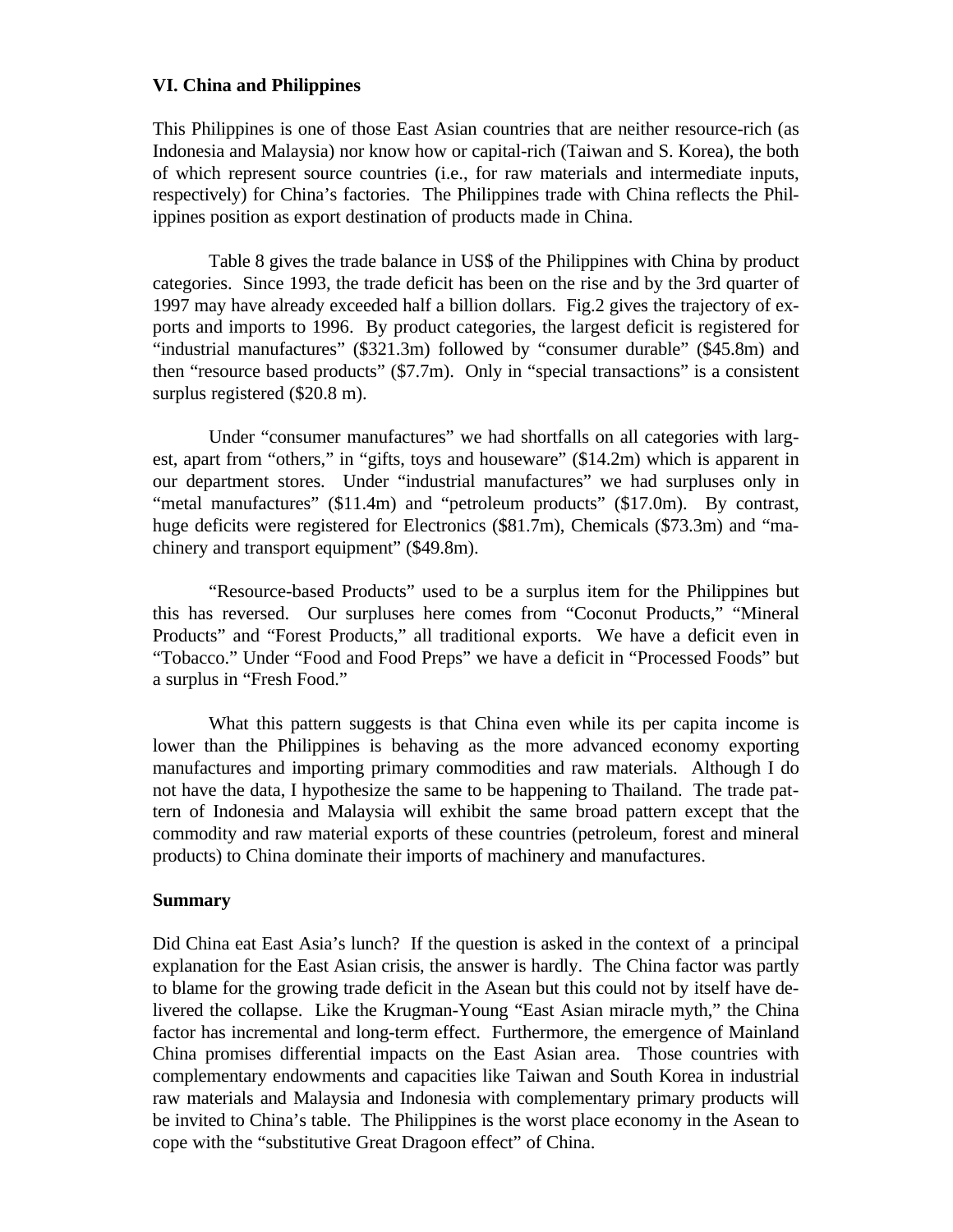The paper starts with characterizing Mainland China as a strong state with mercatilistic tendencies and with vast endowments dwarfing those of the Asean. It is therefore bound to force those a bit ahead of itself to slow down especially those in competing posture. While the "complementary Great Dragon Effect" pulled the Asean along with itself in its fateful catch-up drive, the "Great Dragon Effect" of China is substitutive for some countries. We detailed how China has or garnered enormous share of DFI's both in the world and in East Asia. In world export share, although China's export share grew from 1.79% to 3%, the Asean's share also grew. If at all, China is wresting share from other LDC's but not the Asean. In terms of export growth, China's moved in lock-step with the East Asia. Thus, there is no indication here that Asean is losing out to China.

China's trade balance with East Asia tells clearly the factor endowments story of trade. Malaysia, Indonesia, Taiwan and South Korea all enjoyed a trade surplus against China. The Philippines and Thailand experience a trade deficit. This shows that with the former countries, the "Great Dragon Effect" of China is complementary but it is substitutive for the latter. Finally, the Philippines is experiencing rising deficit against China in "industrial manufactures," "consumer durables" and even in "resource-based products."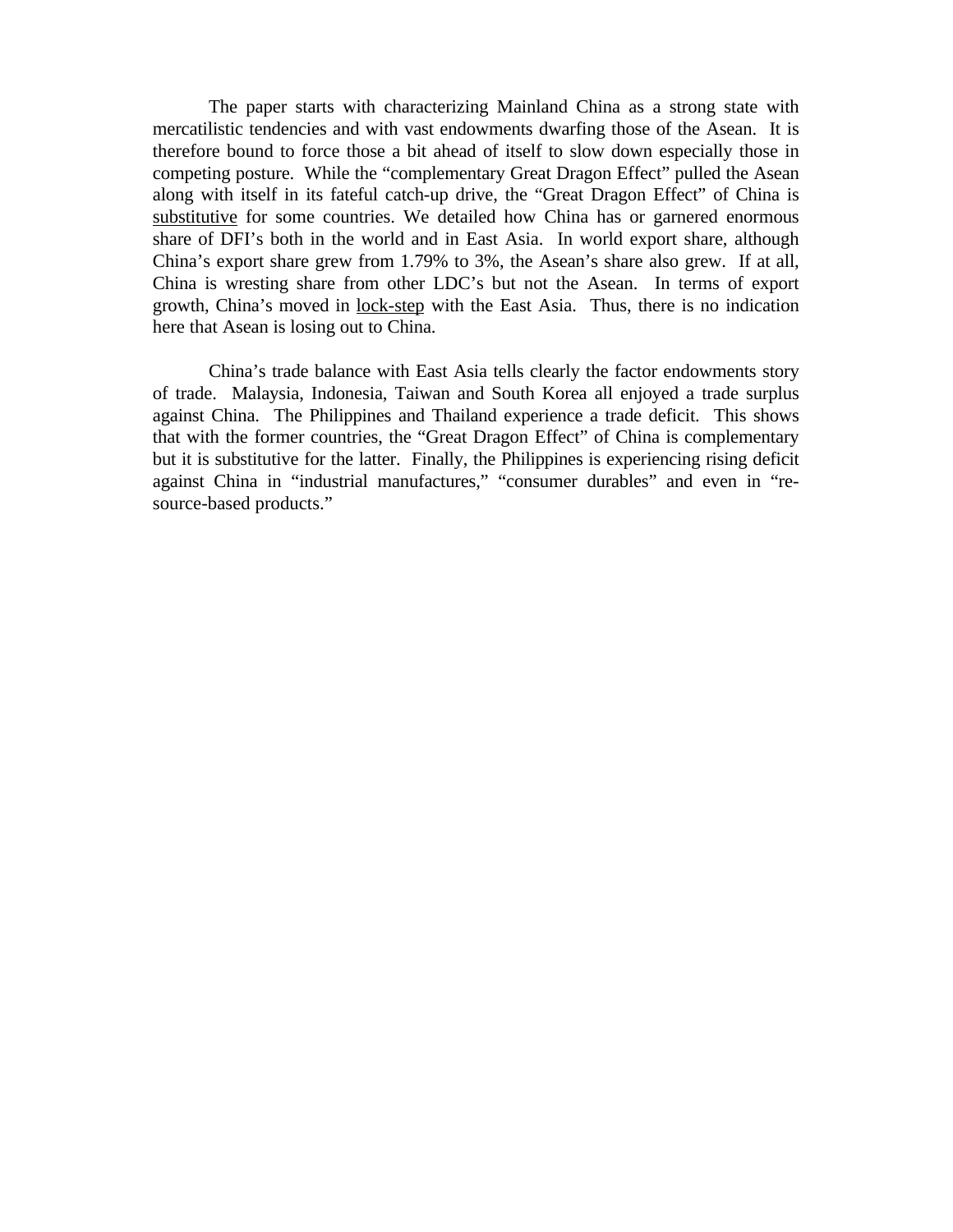## Table 8. Philippine-China Trade Balance (Annual) (FOB Value in US Dollars)

| <b>Product Group</b>                  | 1991           | 1992           | 1993           | 1994            | 1995            | 1996            | <b>Total</b>    |
|---------------------------------------|----------------|----------------|----------------|-----------------|-----------------|-----------------|-----------------|
| <b>Total</b>                          | (95, 729, 631) | (69, 849, 965) | (6,788,771)    | (129, 784, 763) | (364, 652, 820) | (348, 585, 058) | (1,015,391,008) |
|                                       |                |                |                |                 |                 |                 |                 |
| <b>Consumer Manufactures</b>          | (4,752,027)    | (9,333,393)    | (11,709,094)   | (17,795,505)    | (26, 214, 381)  | (45,855,947)    | (115,660,347)   |
| Garments                              | (370, 688)     | (763, 230)     | (372, 588)     | (516, 883)      | (308, 565)      | (1,384,647)     | (3,716,601)     |
| Gifts, Toys and Hardware              | (1,498,001)    | (2,677,553)    | (4,237,450)    | (4,990,260)     | (7,859,409)     | (14, 237, 245)  | (35, 499, 918)  |
| Fashion Accessories and Leather Goods | (93,038)       | (44, 643)      | (579, 925)     | (202, 328)      | (780, 014)      | (743, 328)      | (2,443,276)     |
| Furniture                             | (30,295)       | (42, 151)      | (48, 695)      | (331,901)       | (396, 466)      | (616, 613)      | (1,466,121)     |
| Footwear                              | (131, 321)     | (269,798)      | (491, 402)     | (1,491,730)     | (2,781,671)     | (6,838,646)     | (12,004,568)    |
| <b>Other Consumer Manufactures</b>    | (2,628,684)    | (5,536,018)    | (5,979,034)    | (10, 262, 403)  | (14,088,256)    | (22,035,468)    | (60, 529, 863)  |
| Food and Food Preparations            | (33,309,125)   | (14, 535, 030) | (12,090,443)   | (25, 258, 716)  | (17, 861, 578)  | 5,479,988       | (97,574,904)    |
| Processed foods                       | (32,526,678)   | (15,237,800)   | (11,706,019)   | (20,742,994)    | (29,179,736)    | (22, 286, 900)  | (131,680,127)   |
| Fresh foods                           | (782, 447)     | 702,770        | (384, 424)     | (4,515,722)     | 11,318,158      | 27,755,888      | 34, 105, 223    |
| <b>Resource-based Products</b>        | 6,680,265      | 7,647,416      | 1,723,431      | (22, 536, 087)  | (14,591,551)    | (7,758,514)     | (28, 835, 040)  |
| Coconut products                      | 4,962,145      | 2,419,250      | 1,574,000      | 3,346,000       | 8,529,375       | 7,028,386       | 27,859,156      |
| Forest products                       | (21, 924)      | 28,963         | 6,337          | 42,667          | (15,039)        | 10,193,658      | 10,234,662      |
| Tobacco                               | (305,061)      | (1,023,037)    | (148, 594)     | (9,087,890)     | (6,547,975)     | (6,093,104)     | (23,205,661)    |
| Mineral products                      | 10,445,732     | 8,550,317      | 4,168,319      | 3,416,066       | 18,375,686      | 11,353,576      | 56,309,696      |
| Other resource-based commodities      | (8,400,627)    | (2,328,077)    | (3,876,631)    | (20, 252, 930)  | (34,933,598)    | (30, 241, 030)  | (100, 032, 893) |
| Industrial manufactures               | (62, 270, 874) | (53,319,959)   | 14,304,434     | (68, 676, 283)  | (310, 387, 522) | (321, 314, 822) | (801, 665, 026) |
| Electronics                           | (7,619,553)    | (11,032,549)   | (7,563,595)    | (21, 125, 516)  | (42, 404, 889)  | (81,780,885)    | (171, 526, 987) |
| <b>Construction materials</b>         | (1,443,719)    | (11, 537, 876) | (3,415,209)    | (5,870,324)     | (42,343,056)    | (40, 435, 600)  | (105, 045, 784) |
| Metal manufactures                    | 20,089,429     | 35,201,301     | 53,854,923     | 9,280,132       | (82, 197, 520)  | 11,451,777      | 47,680,042      |
| Chemicals                             | 50,776,943     | 10,286,196     | (12,900,155)   | (52, 454, 622)  | (75, 922, 657)  | (73, 323, 686)  | (153, 557, 981) |
| Machinery and transport equipment     | (7,598,337)    | (9,672,716)    | (18, 636, 942) | (19,628,035)    | (44, 224, 549)  | (49,799,834)    | (149, 560, 413) |
| Textile yarns and fabrics             | (37,890,964)   | (29, 134, 781) | (22,511,578)   | (31, 198, 647)  | (59,500,402)    | (49,799,347)    | (230, 015, 719) |
| Non-metallic mineral manufactures     | (252, 168)     | (1,785,776)    | (1,154,352)    | (1,521,843)     | (5,226,154)     | (22, 152, 019)  | (32,092,312)    |
| Petroleum products                    | (70, 388, 440) | (20, 213, 738) | 32,994,817     | 65,086,706      | 70,970,712      | 17,075,923      | 95,525,980      |
| Other industrial manufactures         | (7,944,065)    | (15,410,020)   | (6,363,475)    | (11, 244, 134)  | (29, 539, 007)  | (32,571,151)    | (103,071,852)   |
| Special transactions                  | (2,077,870)    | (308,999)      | 982,901        | 4,481,828       | 4,402,212       | 20,864,237      | 28,344,309      |